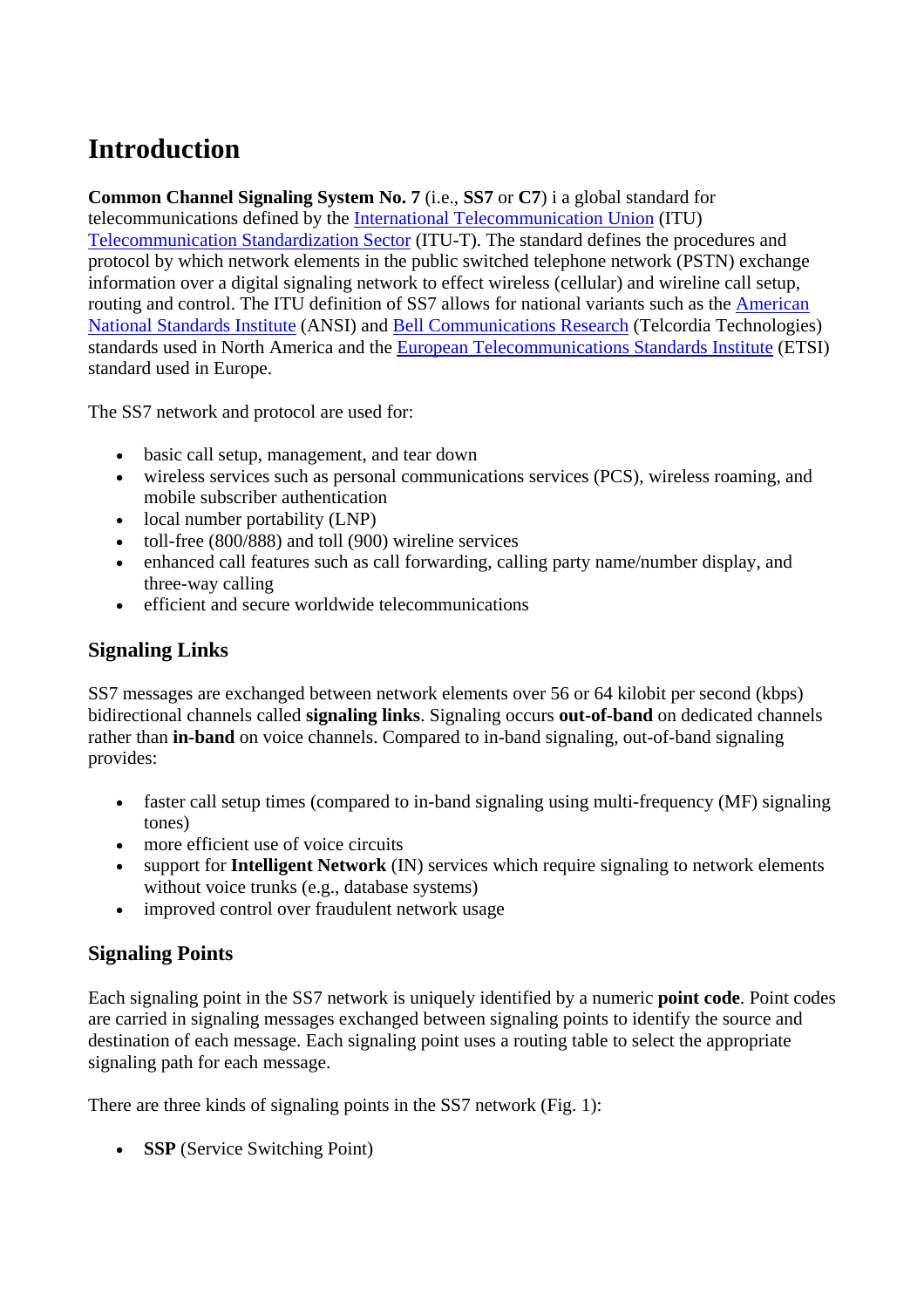- **STP** (Signal Transfer Point)
- **SCP** (Service Control Point)



**Figure 1**. SS7 Signaling Points

**SSPs** are switches that originate, terminate, or tandem calls. An SSP sends signaling messages to other SSPs to setup, manage, and release voice circuits required to complete a call. An SSP may also send a query message to a centralized database (an **SCP**) to determine how to route a call (e.g., a toll-free 1-800/888 call in North America). An SCP sends a response to the originating SSP containing the routing number(s) associated with the dialed number. An alternate routing number may be used by the SSP if the primary number is busy or the call is unanswered within a specified time. Actual call features vary from network to network and from service to service.

Network traffic between signaling points may be routed via a packet switch called an **STP**. An STP routes each incoming message to an outgoing signaling link based on routing information contained in the SS7 message. Because it acts as a network hub, an STP provides improved utilization of the SS7 network by eliminating the need for direct links between signaling points. An STP may perform **global title translation**, a procedure by which the destination signaling point is determined from digits present in the signaling message (e.g., the dialed 800 number, calling card number, or mobile subscriber identification number). An STP can also act as a "firewall" to screen SS7 messages exchanged with other networks.

Because the SS7 network is critical to call processing, SCPs and STPs are usually deployed in mated pair configurations in separate physical locations to ensure network-wide service in the event of an isolated failure. Links between signaling points are also provisioned in pairs. Traffic is shared across all links in the linkset. If one of the links fails, the signaling traffic is rerouted over another link in the **linkset**. The SS7 protocol provides both error correction and retransmission capabilities to allow continued service in the event of signaling point or link failures.

## **SS7 Signaling Link Types**

Signaling links are logically organized by link type ("A" through "F") according to their use in the SS7 signaling network.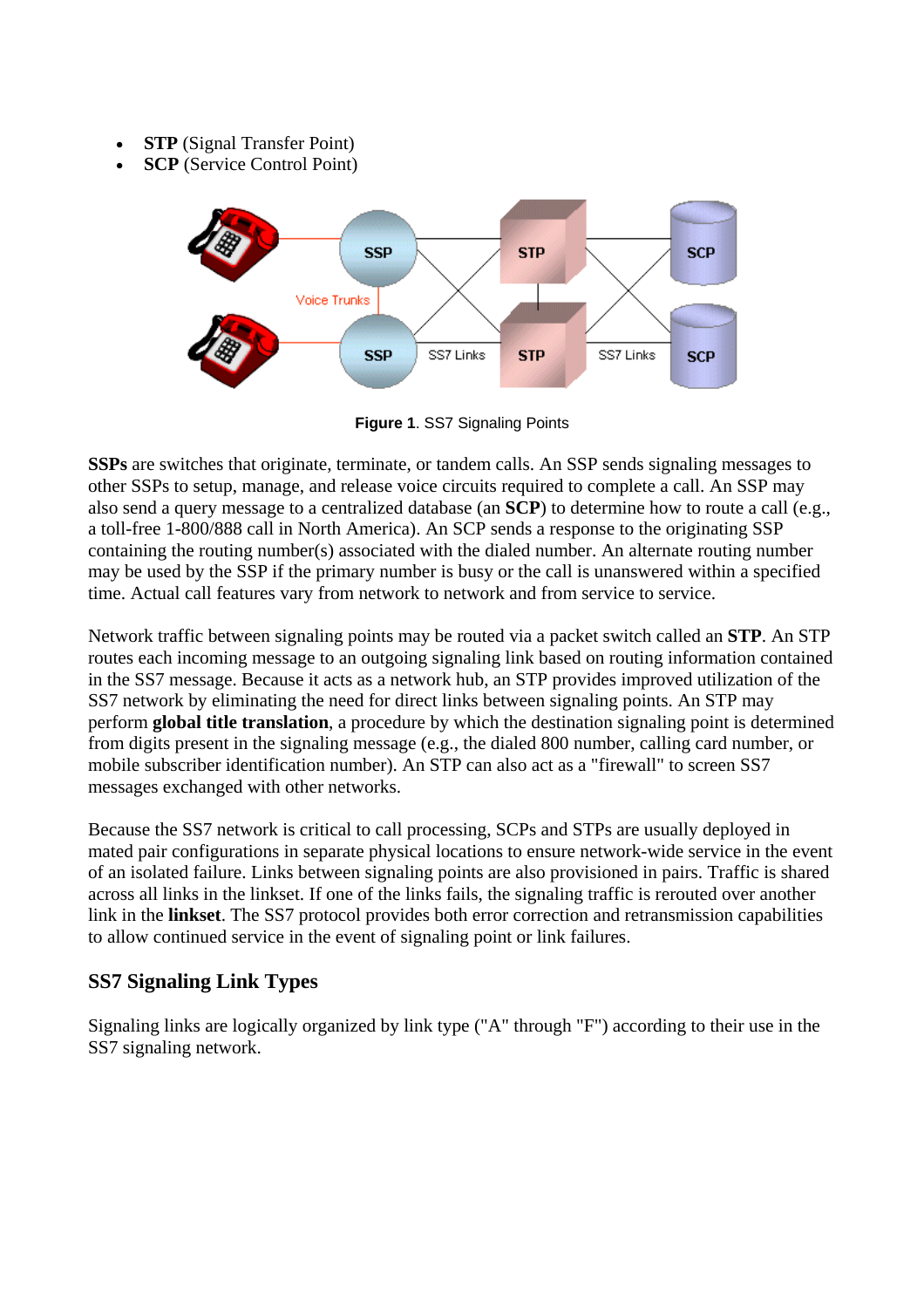

**Figure 2.** SS7 Signaling Link Types

• **A** Link:

An "A" (access) link connects a signaling end point (e.g., an SCP or SSP) to an STP. Only messages originating from or destined to the signaling end point are transmitted on an "A" link.

• **B** Link:

A "B" (bridge) link connects an STP to another STP. Typically, a quad of "B" links interconnect peer (or primary) STPs (e.g., the STPs from one network to the STPs of another network). The distinction between a "B" link and a "D" link is rather arbitrary. For this reason, such links may be referred to as "B/D" links.

• **C** Link:

A "C" (cross) link connects STPs performing identical functions into a **mated pair**. A "C" link is used only when an STP has no other route available to a destination signaling point due to link failure(s). Note that SCPs may also be deployed in pairs to improve reliability; unlike STPs, however, mated SCPs are not interconnected by signaling links.

• **D** Link:

A "D" (diagonal) link connects a secondary (e.g., local or regional) STP pair to a primary (e.g., internetwork gateway) STP pair in a quad-link configuration. Secondary STPs within the same network are connected via a quad of "D" links. The distinction between a "B" link and a "D" link is rather arbitrary. For this reason, such links may be referred to as "B/D" links.

• **E** Link:

An "E" (extended) link connects an SSP to an alternate STP. "E" links provide an alternate signaling path if an SSP's "home" STP cannot be reached via an "A" link. "E" links are not usually provisioned unless the benefit of a marginally higher degree of reliability justifies the added expense.

• **F** Link:

An "F" (fully associated) link connects two signaling end points (i.e., SSPs and SCPs). "F" links are not usually used in networks with STPs. In networks without STPs, "F" links directly connect signaling points.

## **SS#7 Protocol stack**

The hardware and software functions of the SS7 protocol are divided into functional abstractions called "levels". These levels map loosely to the **Open Systems Interconnect** (OSI) 7-layer model defined by the [International Standards Organization](http://www.iso.ch/) (ISO).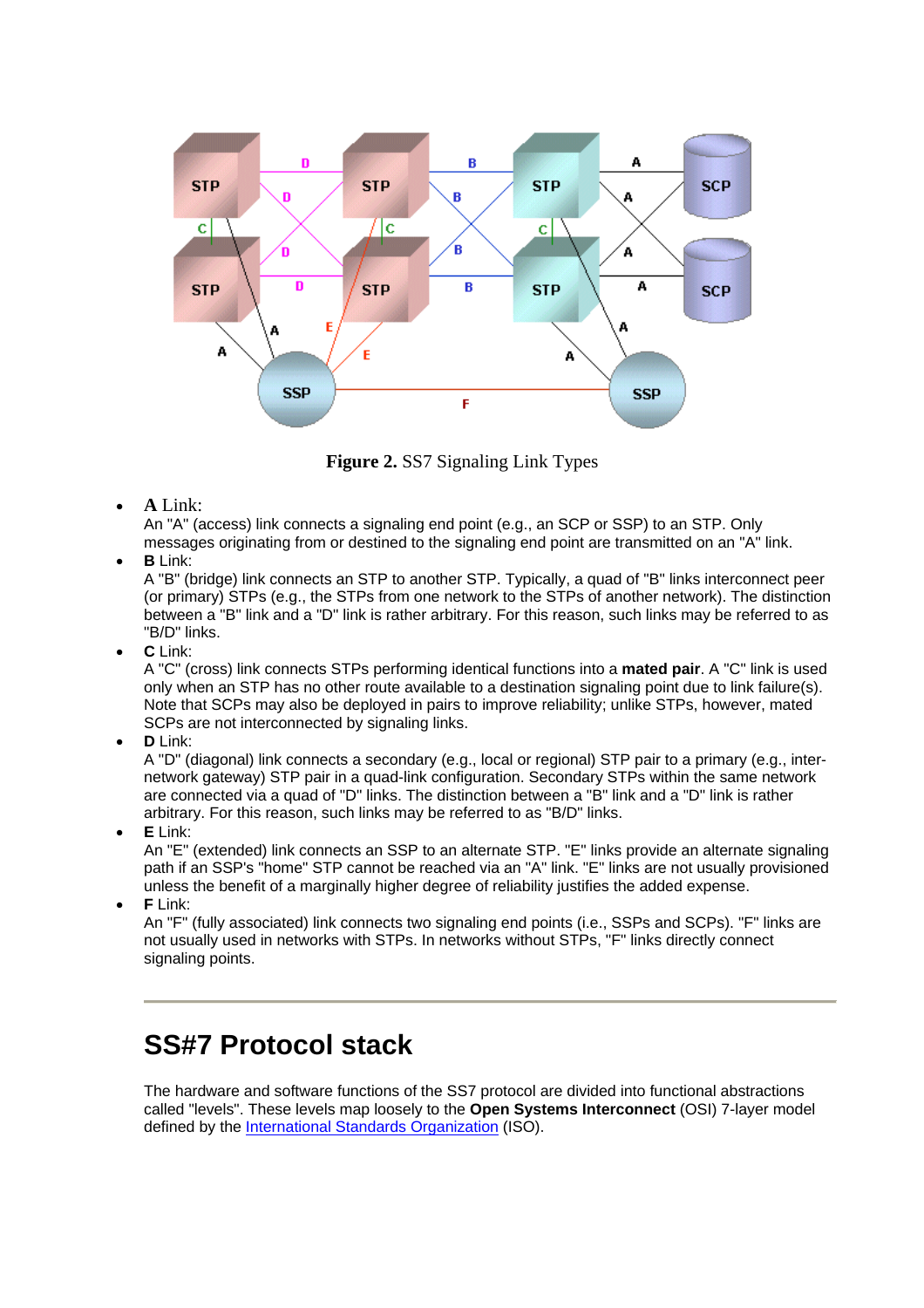

**Figure 3**. The OSI Reference Model and the SS7 Protocol Stack

## **Message Transfer Part**

The Message Transfer Part (MTP) is divided into three levels. The lowest level, **MTP Level 1**, is equivalent to the OSI Physical Layer. MTP Level 1 defines the physical, electrical, and functional characteristics of the digital signaling link. Physical interfaces defined include **E-1** (2048 kb/s; 32 64 kb/s channels), **DS-1** (1544 kb/s; 24 64kb/s channels), **V.35** (64 kb/s), **DS-0** (64 kb/s), and **DS-0A** (56 kb/s).

**MTP Level 2** ensures accurate end-to-end transmission of a message across a signaling link. Level 2 implements flow control, message sequence validation, and error checking. When an error occurs on a signaling link, the message (or set of messages) is retransmitted. MTP Level 2 is equivalent to the OSI Data Link Layer.

**MTP Level 3** provides message routing between signaling points in the SS7 network. MTP Level 3 re-routes traffic away from failed links and signaling points and controls traffic when congestion occurs. MTP Level 3 is equivalent to the OSI Network Layer.

# **ISDN User Part (ISUP)**

The ISDN User Part (ISUP) defines the protocol used to set-up, manage, and release trunk circuits that carry voice and data between terminating line exchanges (e.g., between a calling party and a called party). ISUP is used for both ISDN and non-ISDN calls. However, calls that originate and terminate at the same switch do not use ISUP signaling.

## **Telephone User Part (TUP)**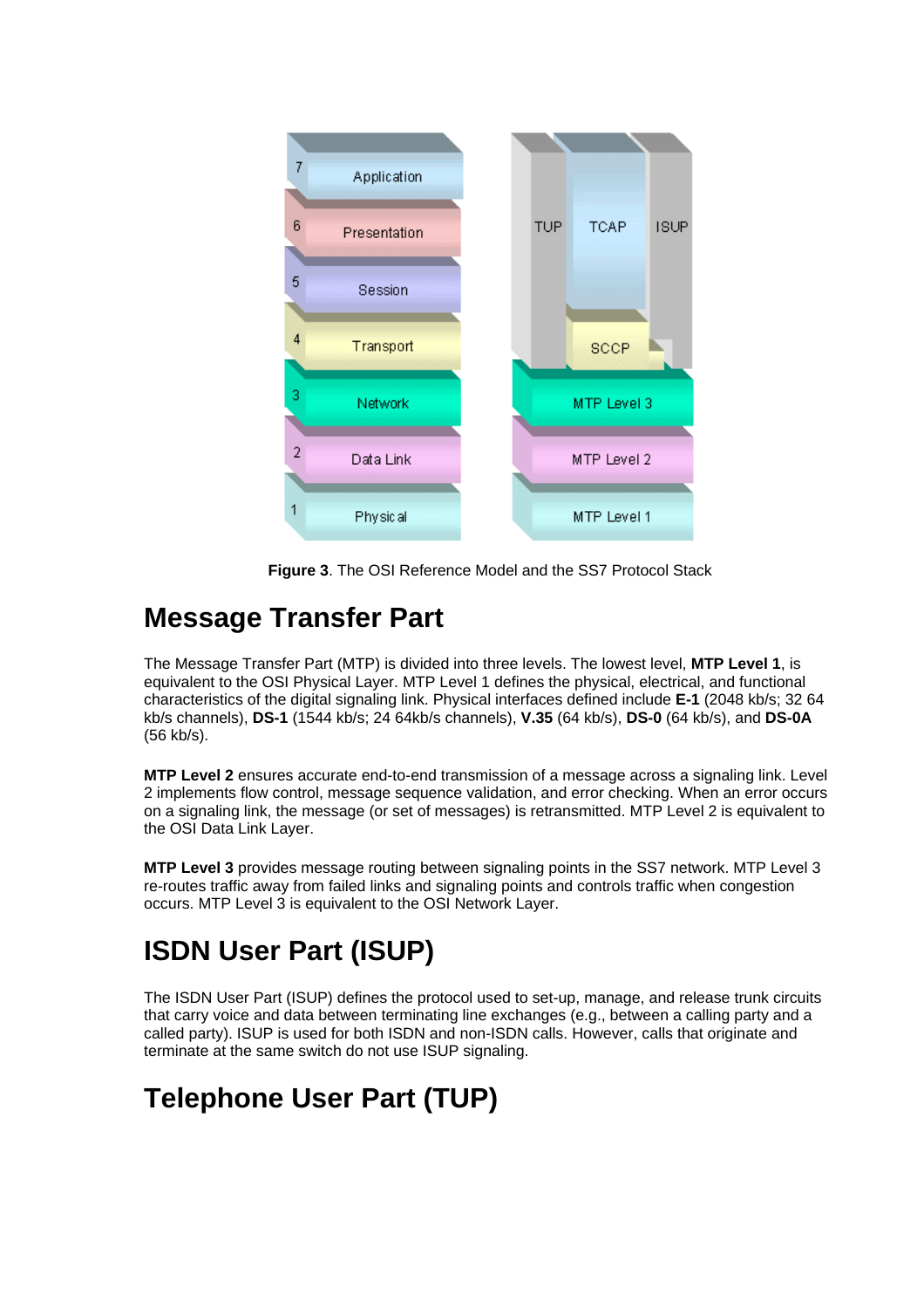In some parts of the world (e.g., China, Brazil), the **Telephone User Part** (TUP) is used to support basic call setup and tear-down. TUP handles analog circuits only. In many countries, ISUP has replaced TUP for call management.

# **Signaling Connection Control Part (SCCP)**

SCCP provides connectionless and connection-oriented network services and **global title translation** (GTT) capabilities above MTP Level 3. A **global title** is an address (e.g., a dialed 800 number, calling card number, or mobile subscriber identification number) which is translated by SCCP into a destination point code and **subsystem number**. A subsystem number uniquely identifies an application at the destination signaling point. SCCP is used as the transport layer for TCAP-based services.

# **Transaction Capabilities Applications Part (TCAP)**

TCAP supports the exchange of non-circuit related data between applications across the SS7 network using the SCCP connectionless service. Queries and responses sent between SSPs and SCPs are carried in TCAP messages. For example, an SSP sends a TCAP query to determine the routing number associated with a dialed 800/888 number and to check the personal identification number (PIN) of a calling card user. In mobile networks (**IS-41** and **GSM**), TCAP carries **Mobile Application Part** (MAP) messages sent between mobile switches and databases to support user authentication, equipment identification, and roaming.

## **Operations, Maintenance and Administration Part (OMAP) and ASE**

OMAP and ASE are areas for future definition. Presently, OMAP services may be used to verify network routing databases and to diagnose link problems.

## **Message Transfert Part - detailed**

The Message Transfer Part (MTP) is divided into three levels.

## **MTP Level 1**

The lowest level, MTP Level 1, is equivalent to the OSI Physical Layer. MTP Level 1 defines the physical, electrical, and functional characteristics of the digital signaling link. Physical interfaces defined include **E-1** (2048 kb/s; 32 64 kb/s channels), **DS-1** (1544 kb/s; 24 64 kp/s channels), **V.35** (64 kb/s), **DS-0** (64 kb/s), and **DS-0A** (56 kb/s).

## **MTP Level 2**

MTP Level 2 ensures accurate end-to-end transmission of a message across a signaling link. Level 2 implements flow control, message sequence validation, and error checking. When an error occurs on a signaling link, the message (or set of messages) is retransmitted. MTP Level 2 is equivalent to the >OSI Data Link Layer.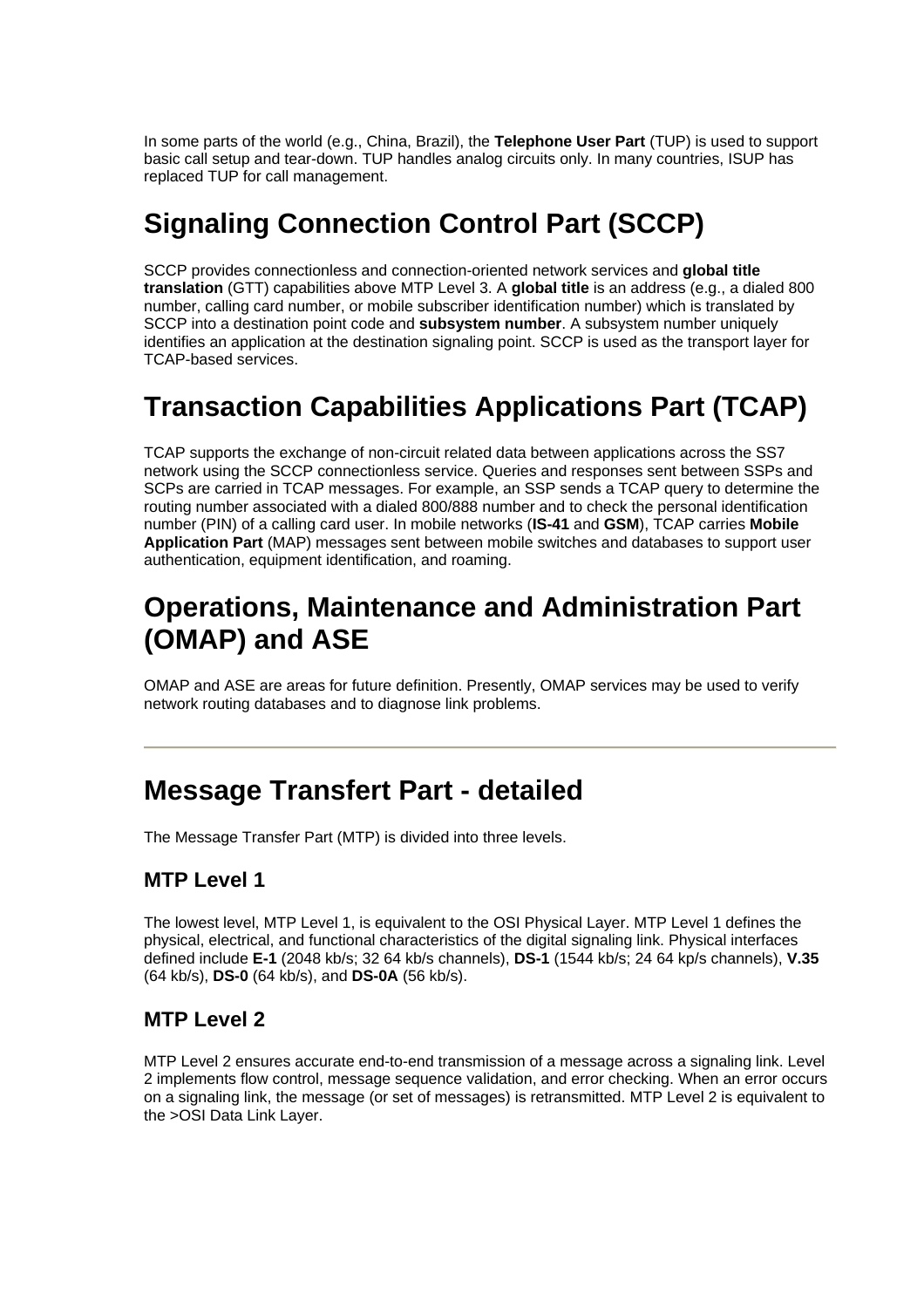An SS7 message is called a **signal unit** (SU). There are three kinds of signal units: **Fill-In Signal Units** (FISUs), **Link Status Signal Units** (LSSUs), and **Message Signal Units** (MSUs) (Fig. 4).



**Figure 4**. SS7 Signal Units

Fill-In Signal Units (FISUs) are transmitted continuously on a signaling link in both directions unless other signal units (MSUs or LSSUs) are present. FISUs carry basic level 2 information only (e.g., acknowledgment of signal unit receipt by a remote signaling point). Because a CRC checksum is calculated for each FISU, signaling link quality is checked continuously by both signaling points at either end of the link. (Note: In the ITU-T Japan variant, signaling link quality is checked by the continuous transmission of flag octets (8-bit bytes) rather than FISUs; FISUs are sent only at predefined timer intervals (e.g., once every 150 milliseconds).

Link Status Signal Units (LSSUs) carry one or two **octets** (8-bit bytes) of link status information between signaling points at either end of a link. The link status is used to control link alignment and to indicate the status of a signaling point (e.g., local processor outage) to the remote signaling point.

Message Signal Units (MSUs) carry all call control, database query and response, network management, and network maintenance data in the signaling information field SIF. MSUs have a **routing label** which allows an originating signaling point to send information to a destination signaling point across the network.

The value of the **LI** (Length Indicator) field determines the signal unit type:

| LI Value  | <b>Signal Unit Type</b>    |
|-----------|----------------------------|
| $\bigcap$ | Fill-In Signal Unit (FISU) |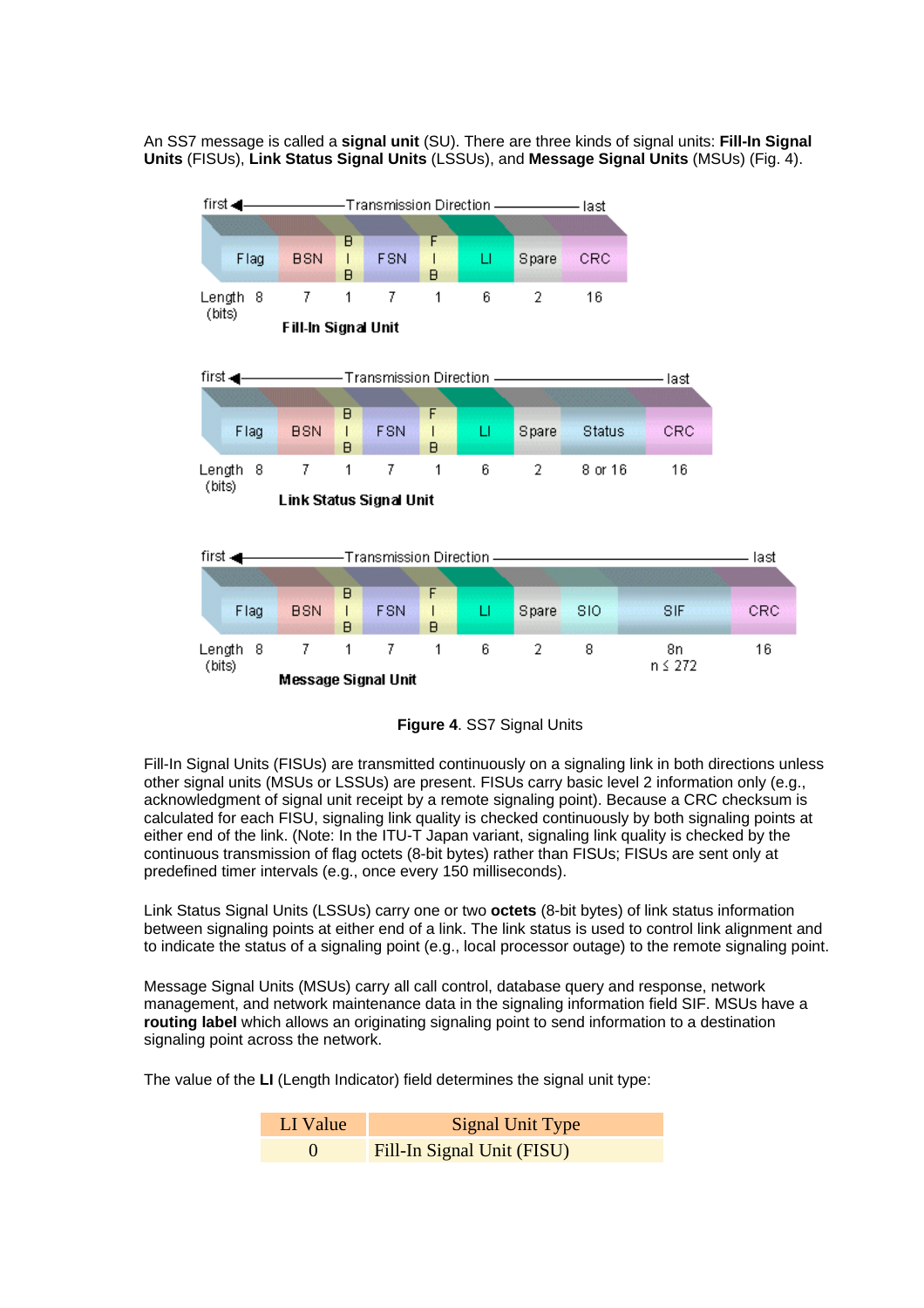| 12   | <b>Link Status Signal Unit (LSSU)</b> |
|------|---------------------------------------|
| 3.63 | <b>Message Signal Unit (MSU)</b>      |

**Figure 5**. Message Type Length Indicator Value(s)

The 6-bit LI can store values between zero and 63. If the number of octets which follow the LI and precede the CRC is less than 63, the LI contains this number. Otherwise, the LI is set to 63. An LI of 63 indicates that the message length is equal to *or greater than* 63 octets (up to a maximum of 273 octets). The maximum length of a signal unit is 279 octets: 273 octets (data) + 1 octet (flag) + 1 octet  $(BSN + BIB) + 1$  octet  $(FSN + FIB) + 1$  octet  $(LI + 2$  bits spare) + 2 octets  $(CRC)$ .

#### **Flag**

The flag indicates the beginning of a new signal unit and implies the end of the previous signal unit (if any). The binary value of the flag is **0111 1110**. Before transmitting a signal unit, MTP Level 2 removes "false flags" by adding a zero-bit after any sequence of five one-bits. Upon receiving a signal unit and stripping the flag, MTP Level 2 removes any zero-bit following a sequence of five one-bits to restore the original contents of the message. Duplicate flags are removed between signal units.

#### **BSN (Backward Sequence Number)**

The BSN is used to acknowledge the receipt of signal units by the remote signaling point. The BSN contains the sequence number of the signal unit being acknowledged. (See description under **FIB** below.)

#### **BIB (Backward Indicator Bit)**

The BIB indicates a negative acknowledgment by the remote signaling point when toggled. (See description under **FIB** below.)

#### **FSN (Forward Sequence Number)**

The FSN contains the sequence number of the signal unit. (See description under **FIB** below.)

#### **FIB (Forward Indicator Bit)**

The FIB is used in error recovery like the BIB. When a signal unit is ready for transmission, the signaling point increments the FSN (forward sequence number) by 1 (FSN = 0..127). The CRC (cyclic redundancy check) checksum value is calculated and appended to the forward message. Upon receiving the message, the remote signaling point checks the CRC and copies the value of the FSN into the BSN of the next available message scheduled for transmission back to the initiating signaling point. If the CRC is correct, the backward message is transmitted. If the CRC is incorrect, the remote signaling point indicates negative acknowledgment by toggling the BIB prior to sending the backward message. When the originating signaling point receives a negative acknowledgment, it retransmits all forward messages, beginning with the corrupted message, with the FIB toggled.

Because the 7-bit FSN can store values between zero and 127, a signaling point can send up to 128 signal units before requiring acknowledgment from the remote signaling point. The BSN indicates the last in-sequence signal unit received correctly by the remote signaling point. The BSN acknowledges all previously received signal units as well. For example, if a signaling point receives a signal unit with BSN  $=$  5 followed by another with BSN  $=$  10 (and the BIB is not toggled), the latter BSN implies successful receipt of signal units 6 through 9 as well.

#### **SIO (Service Information Octet)**

The SIO field in an MSU contains the 4-bit subservice field followed by the 4-bit service indicator. FISUs and LSSUs do not contain an SIO.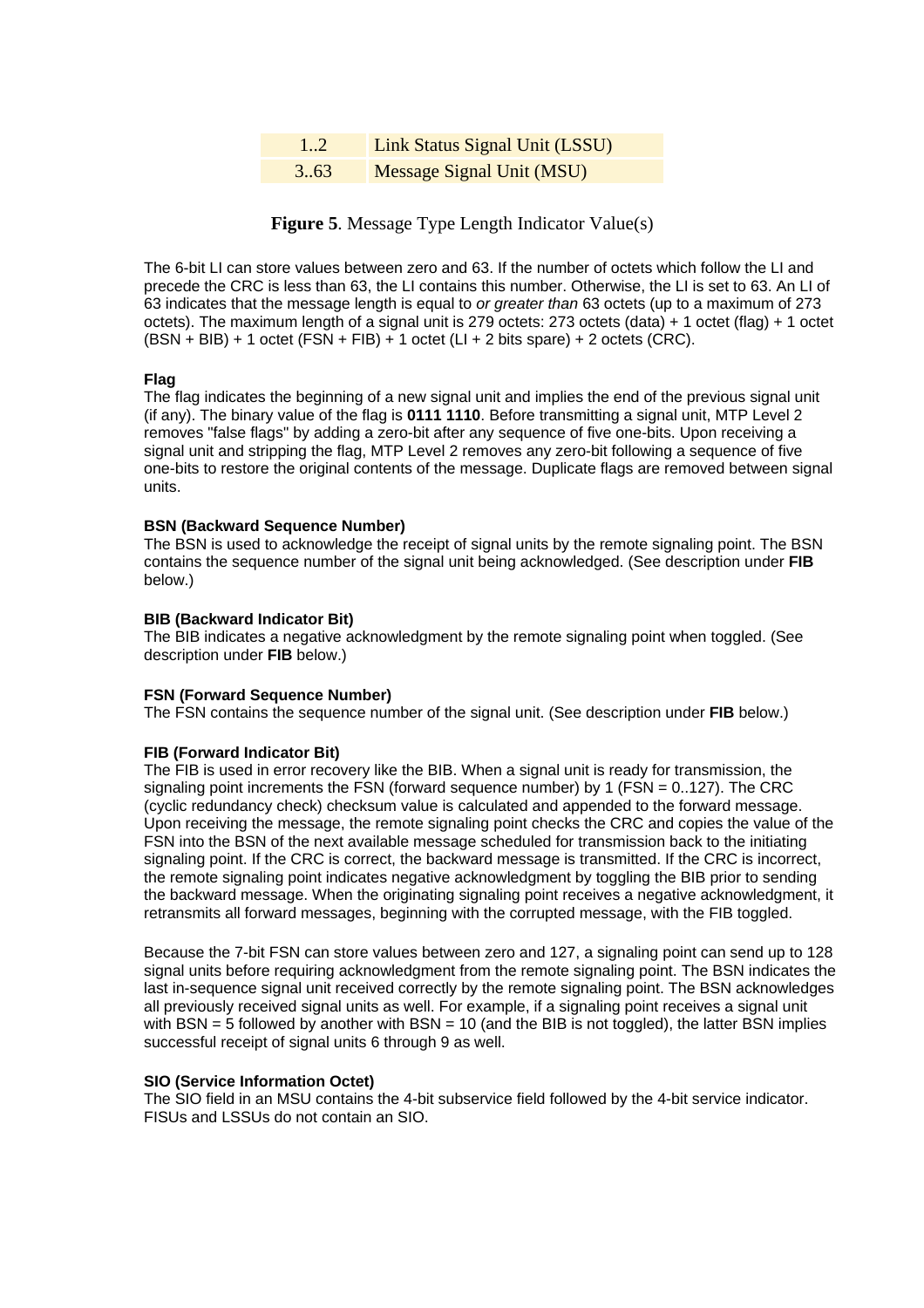The **subservice field** contains the network indicator (e.g., national or international) and the message priority (0..3 with 3 being the highest priority). Message priority is considered only under congestion conditions, not to control the order in which messages are transmitted. Low priority messages may be discarded during periods of congestion. Signaling link test messages receive a higher priority than call setup messages.

The **service indicator** specifies the MTP user (Fig. 6), thereby allowing the decoding of the information contained in the SIF.

| Service Indicator | <b>MTP User</b>                                              |  |
|-------------------|--------------------------------------------------------------|--|
| O                 | Signaling Network Management Message (SNM)                   |  |
|                   | Maintenance Regular Message (MTN)                            |  |
| 2                 | Maintenance Special Message (MTNS)                           |  |
| 3                 | <b>Signaling Connection Control Part (SCCP)</b>              |  |
| $\overline{4}$    | Telephone User Part (TUP)                                    |  |
| 5                 | <b>ISDN</b> User Part (ISUP)                                 |  |
| 6                 | Data User Part (call and circuit-related messages)           |  |
|                   | Data User Part (facility registration/cancellation messages) |  |

#### **Figure 6**. Service Indicator Values

#### **SIF (Signaling Information Field)**

The SIF in an MSU contains the **routing label** and signaling information (e.g., SCCP, TCAP, and ISUP message data). LSSUs and FISUs contain neither a routing label nor an SIO as they are sent between two directly connected signaling points. For more information about routing labels, refer to the description of MTP Level 3 below.

#### **CRC (Cyclic Redundancy Check)**

The CRC value is used to detect and correct data transmission errors. For more information, see the description for BIB above.

## **MTP Level 3**

MTP Level 3 provides message routing between signaling points in the SS7 network. MTP Level 3 is equivalent in function to the OSI Network Layer.

MTP Level 3 routes messages based on the routing label in the signaling information field (SIF) of message signal units. The routing label is comprised of the **destination point code** (DPC), **originating point code** (OPC), and **signaling link selection** (SLS) field. Points codes are numeric addresses which uniquely identify each signaling point in the SS7 network. When the destination point code in a message indicates the receiving signaling point, the message is distributed to the appropriate user part (e.g., ISUP or SCCP) indicated by the service indicator in the SIO. Messages destined for other signaling points are transferred provided that the receiving signaling point has message transfer capabilities (like an STP). The selection of outgoing link is based on information in the DPC and SLS.

An ANSI routing label uses 7 octets; an ITU-T routing label uses 4 octets (Fig. 7).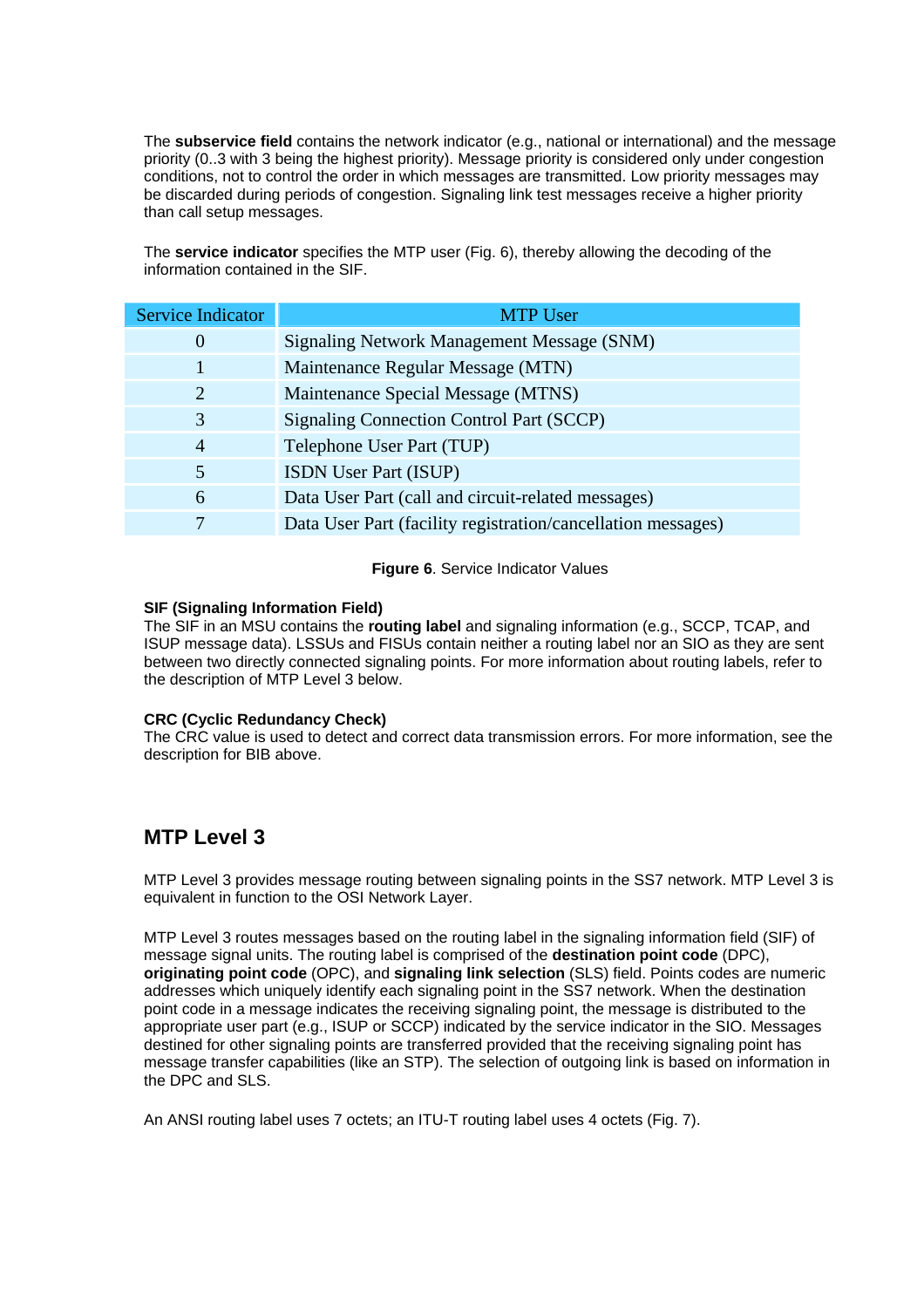

**Figure 7**. ANSI vs. ITU-T SIO and SIF

ANSI point codes use 24-bits (three octets); ITU-T point codes typically use 14-bits. For this reason, signaling information exchanged between ANSI and ITU-T networks must be routed through a gateway STP, protocol converter, or other signaling point which has both an ANSI and an ITU-T point code. (Note: China uses 24-bit ITU-T point codes which are incompatible with both ANSI and other ITU-T networks). Interaction between ANSI and ITU-T networks is further complicated by different implementations of higher level protocols and procedures.

An ANSI point code consists of network, cluster, and member octets (e.g., 245-16-0). An octet is an 8-bit byte which can contain any value between zero and 255. Telcos with large networks have unique network identifiers while smaller operators are assigned a unique cluster number within networks 1 through 4 (e.g., 1-123-9). Network number 0 is not used; network number 255 is reserved for future use.

ITU-T point codes are pure binary numbers which may be stated in terms of zone, area/network, and signaling point identification numbers. For example, the point code 5557 (decimal) may be stated as 2-182-5 (binary 010 10110110 101).

## **Signaling Link Selection (SLS)**

The selection of outgoing link is based on information in the DPC and Signaling Link Selection field. The SLS is used to:

• Ensure message sequencing. Any two messages sent with the same SLS will always arrive at the destination in the same order in which they were originally sent.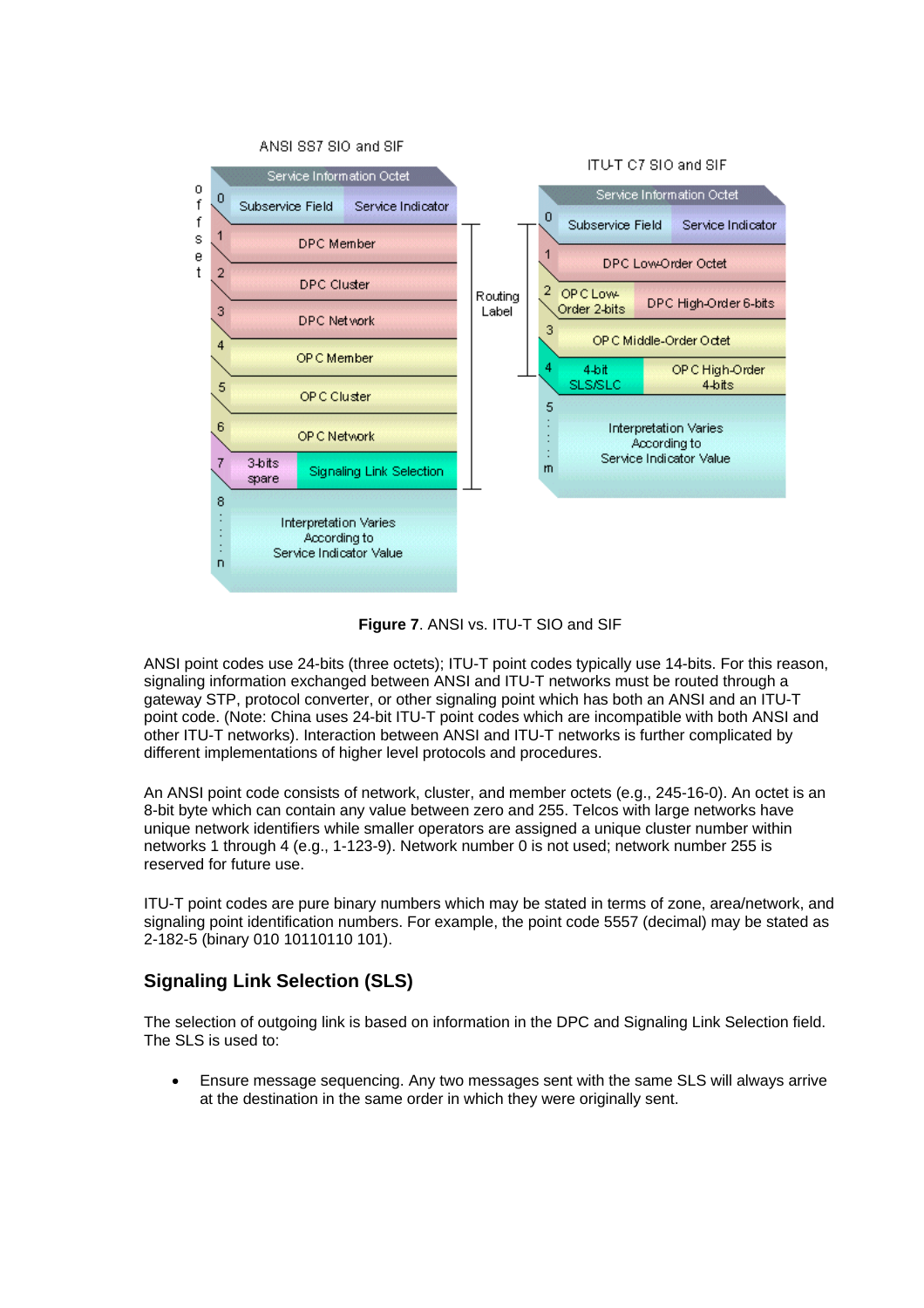• Allow equal load sharing of traffic among all available links. In theory, if a user part sends messages at regular intervals and assigns the SLS values in a round-robin fashion, the traffic level should be equal among all links (within the combined linkset) to that destination.

In ANSI networks, the size of the SLS field was originally 5 bits (32 values). In configurations with two links in each linkset of a combined linkset (totaling 4 links), 8 SLS values were assigned to each link to allow an equal balance of traffic.

A problem arose when growing networks provisioned linksets beyond 4 links. With a 5 bit SLS, a configuration with 5 links in each linkset of a combined linkset (totaling 10 links) results in an uneven assignment of 3 SLS values for 8 links and 4 SLS values for the remaining 2 links. To eliminate this problem, both ANSI and Bellcore moved to adopt an 8-bit SLS (256 values) to provide better loadsharing across signaling links.

In ITU-T implementations, the SLS is interpreted as the **signaling link code** in MTP messages. In ITU-T Telephone User Part message, a portion of the circuit identification code is stored in the SLS field.

MTP Level 3 re-routes traffic away from failed links and signaling points and controls traffic when congestion occurs. However, a detailed discussion of this topic is outside the scope of this tutorial.

MTP Levels 2 and 1 can be replaced by **ATM** (Asynchronous Transfer Mode), a simple broadband protocol which uses fixed-length 53 octet **cells**. MTP Level 3 interfaces to ATM using the **Signaling ATM Adaptation Layer** (SAAL). This interface is currently an area of ongoing study.

The ISDN User Part (ISUP) defines the protocol and procedures used to set-up, manage, and release trunk circuits that carry voice and data calls over the public switched telephone network (PSTN). ISUP is used for both ISDN and non-ISDN calls. Calls that originate and terminate at the same switch do not use ISUP signaling.

## **Basic ISUP Call Control**

Figure 8 depicts the ISUP signaling associated with a basic call.

3. When a call is placed to an out-of-switch number, the originating SSP transmits an ISUP **initial address message** (IAM) to reserve an idle trunk circuit from the originating switch to the destination switch (**1a**). The IAM includes the originating point code, destination point code, **circuit identification code** (circuit "5" in Fig. 8), dialed digits and, optionally, the calling party number and name. In the example below, the IAM is routed via the home STP of the originating switch to the destination switch (**1b**). Note that the same signaling link(s) are used for the duration of the call unless a link failure condition forces a switch to use an alternate signaling link.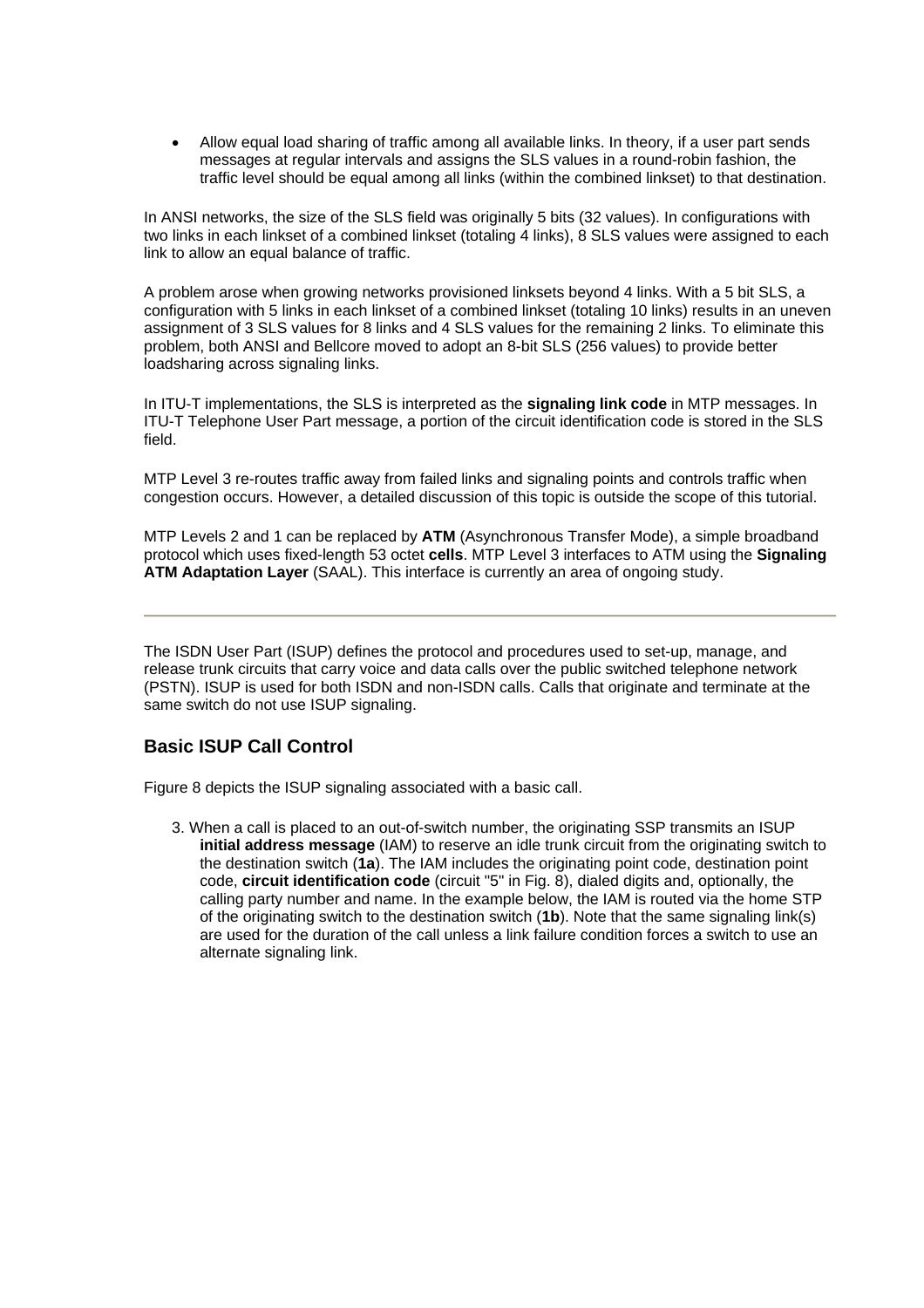

**Figure 8**. Basic ISUP Signaling

2. The destination switch examines the dialed number, determines that it serves the called party, and that the line is available for ringing. The destination switch rings the called party line and transmits an ISUP address complete message (ACM) to the originating switch (2a) (via its home STP) to indicate that the remote end of the trunk circuit has been reserved. The STP routes the ACM to the originating switch (2b) which rings the calling party's line and connects it to the trunk to complete the voice circuit from the calling party to the called party.

In the example shown above, the originating and destination switches are directly connected with trunks. If the originating and destination switches are not directly connected with trunks, the originating switch transmits an IAM to reserve a trunk circuit to an intermediate switch. The intermediate switch sends an ACM to acknowledge the circuit reservation request and then transmits an IAM to reserve a trunk circuit to another switch. This processes continues until all trunks required to complete the voice circuit from the originating switch to the destination switch are reserved.

- 3. When the called party picks up the phone, the destination switch terminates the ringing tone and transmits an ISUP **answer message** (ANM) to the originating switch via its home STP (**3a**). The STP routes the ANM to the originating switch (**3b**) which verifies that the calling party's line is connected to the reserved trunk and, if so, initiates billing.
- 4. If the calling party hangs-up first, the originating switch sends an ISUP **release message** (REL) to release the trunk circuit between the switches (**4a**). The STP routes the REL to the destination switch (**4b**). If the called party hangs up first, or if the line is busy, the destination switch sends an REL to the originating switch indicating the release cause (e.g., normal release or busy).
- 5. Upon receiving the REL, the destination switch disconnects the trunk from the called party's line, sets the trunk state to idle, and transmits an ISUP **release complete message** (RLC) to the originating switch (**5a**) to acknowledge the release of the remote end of the trunk circuit. When the originating switch receives (or generates) the RLC (**5b**), it terminates the billing cycle and sets the trunk state to idle in preparation for the next call.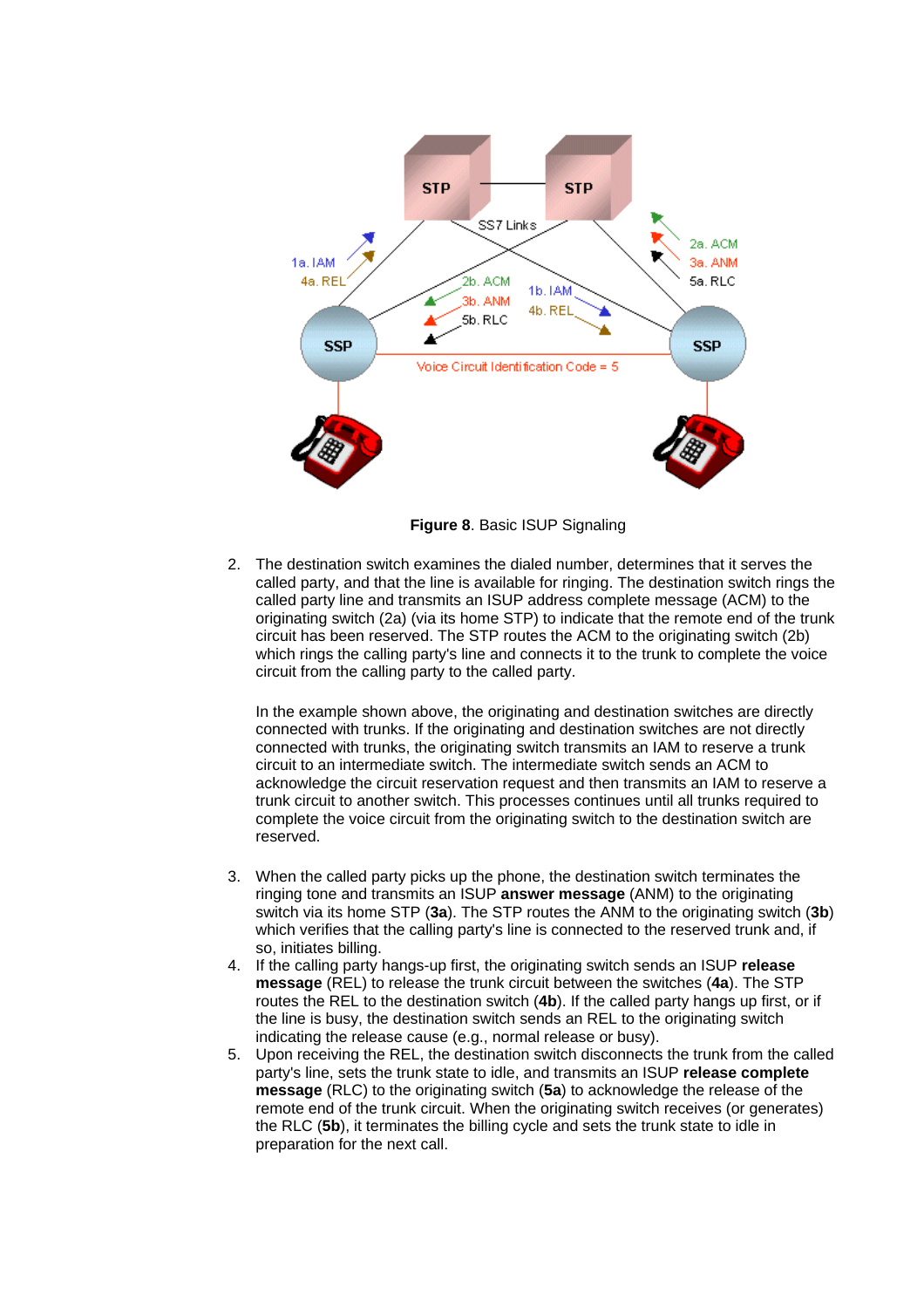ISUP messages may also be transmitted during the connection phase of the call (i.e., between the ISUP Answer (ANM) and Release (REL) messages.

#### **ISUP Message Format**

ISUP information is carried in the Signaling Information Field (SIF) of an MSU. The SIF contains the **routing label** followed by a 14-bit (ANSI) or 12-bit (ITU) **circuit identification code** (CIC). The CIC indicates the trunk circuit reserved by the originating switch to carry the call. The CIC is followed by the **message type** field (e.g., IAM, ACM, ANM, REL, RLC) which defines the contents of the remainder of the message (Fig. 9).



#### ANSI ISUP Message

**Figure 9**. ISUP Message Format

Each ISUP message contains a **mandatory fixed part** containing mandatory fixed-length parameters. Sometimes the mandatory fixed part is comprised only of the message type field. The mandatory fixed part may be followed by the **mandatory variable part** and/or the **optional part**. The mandatory variable part contains mandatory variable-length parameters. The optional part contains optional parameters which are identified by a one-octet parameter code followed by a length indicator ("octets to follow") field. Optional parameters may occur in any order. If optional parameters are included, the end of the optional parameters is indicated by an octet containing all zeros.

#### **Initial Address Message**

An Initial Address Message (IAM) is sent in the "forward" direction by each switch needed to complete the circuit between the calling party and called party until the circuit connects to the destination switch. An IAM contains the called party number in the mandatory variable part and may contain the calling party name and number in the optional part.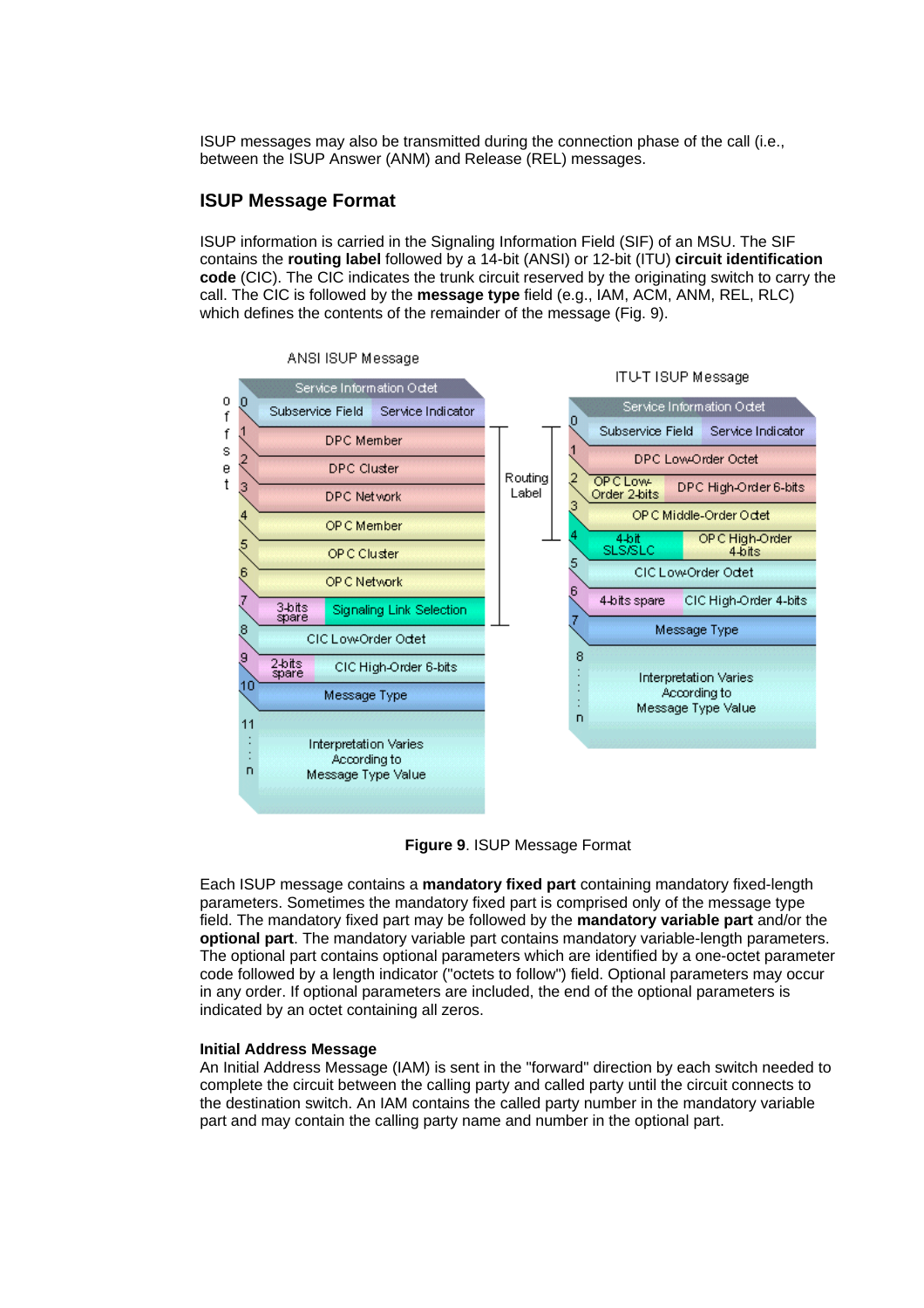

**Figure 10**. ANSI and ITU-T Initial Address Message (IAM) Format

#### **Address Complete Message**

An Address Complete Message (ACM) is sent in the "backward" direction to indicate that the remote end of a trunk circuit has been reserved. The originating switch responds to an ACM message by connecting the calling party's line to the trunk to complete the voice circuit from the calling party to the called party. The originating switch also sends a ringing tone to the calling party's line.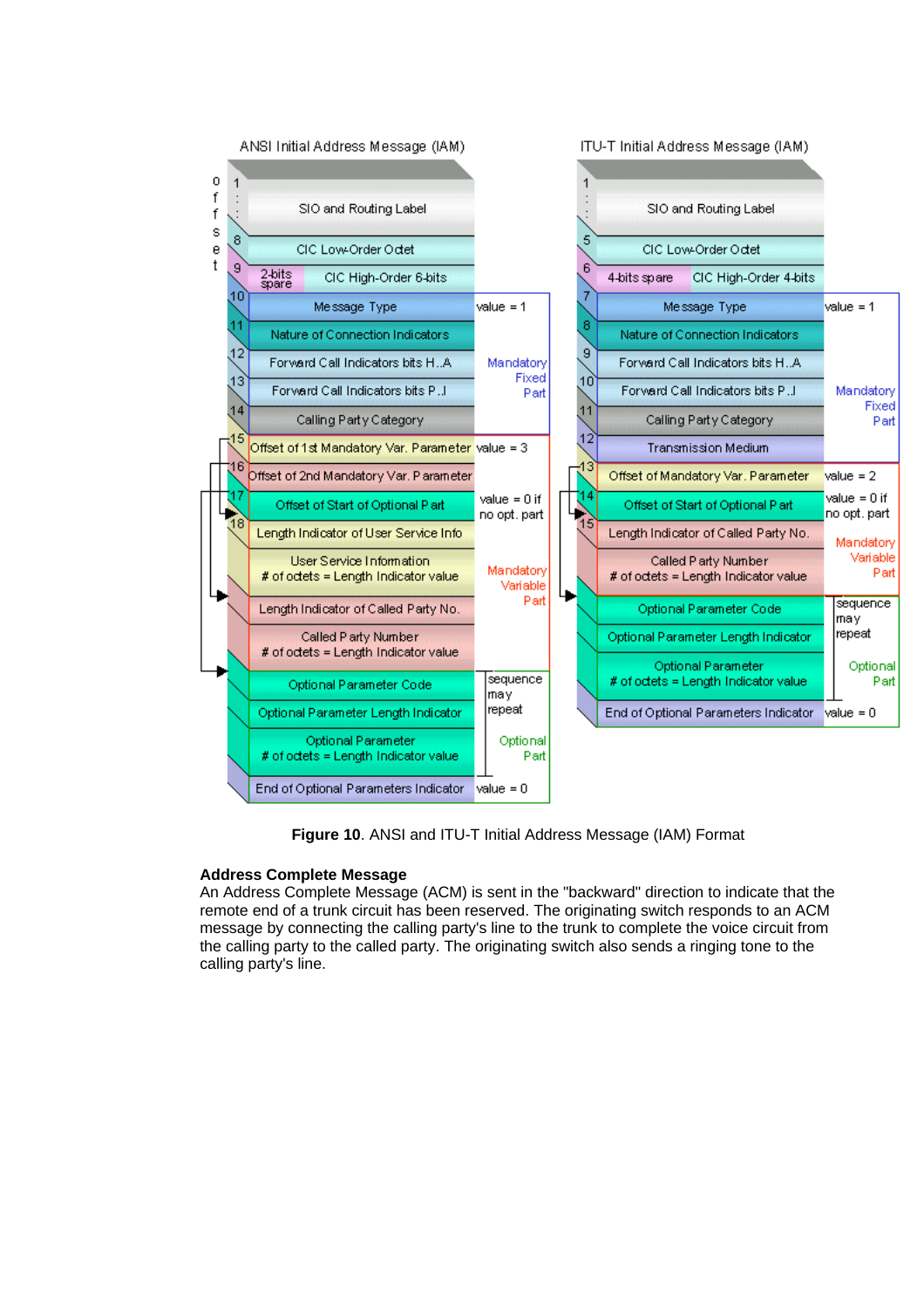

**Figure 11**. ANSI and ITU-T Address Complete Message (ACM) Format

When the called party answers, the destination switch terminates the ringing tone and sends an Answer Message (ANM) to the originating switch. The originating switch initiates billing after verifying that the calling party's line is connected to the reserved trunk.



**Figure 12**. ANSI and ITU-T Answer Message (ANM) Format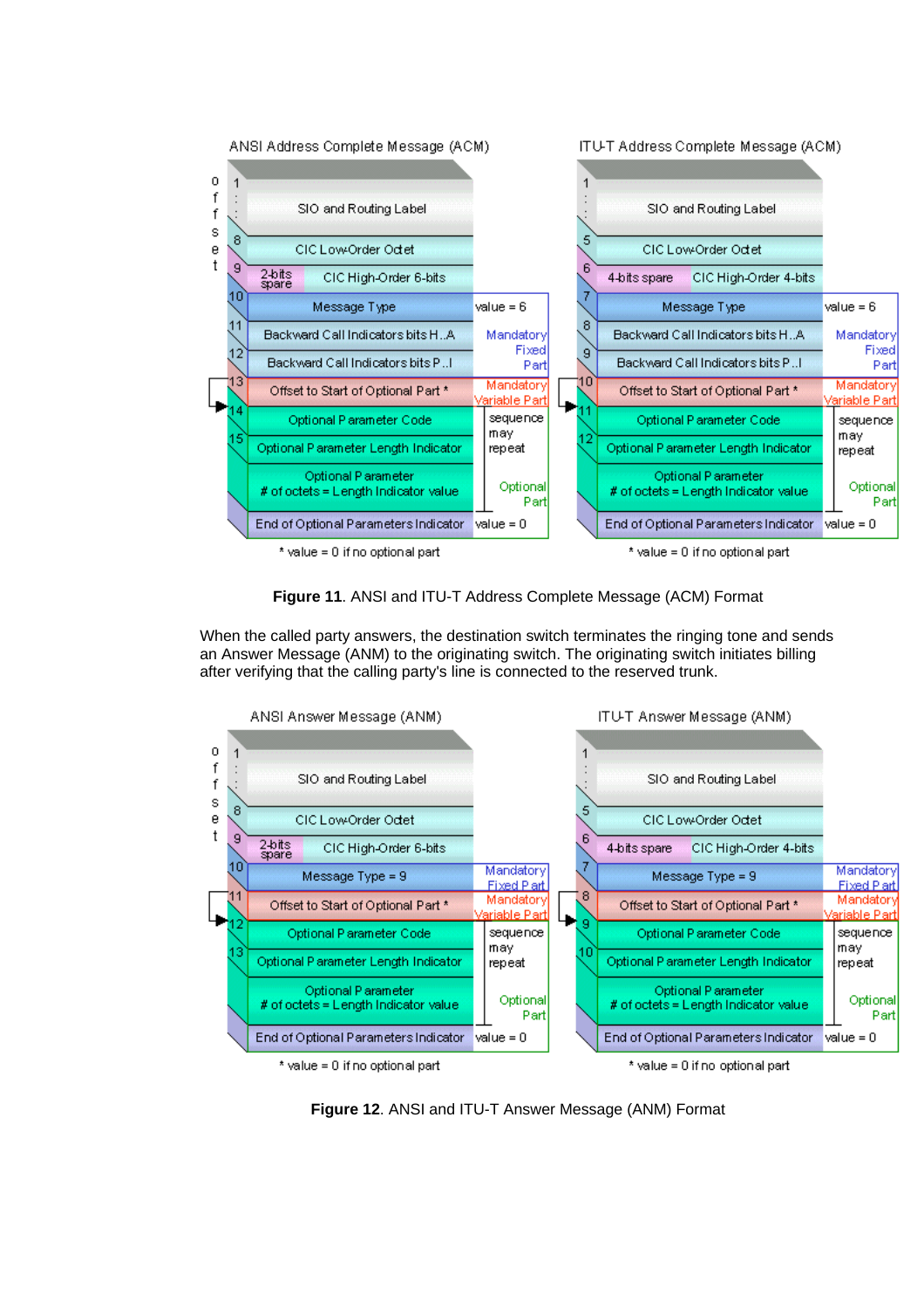#### **Release Message**

A Release Message (REL) is sent in either direction indicating that the circuit is being released due to the **cause indicator** specified. An REL is sent when either the calling or called party "hangs up" the call (cause = 16). An REL is also sent in the backward direction if the called party line is busy (cause  $= 17$ ).



**Figure 13**. ANSI and ITU-T Release (REL) Message Format.

#### **Release Complete Message**

A Release Complete Message (RLC) is sent in the opposite direction of the REL to acknowledge the release of the remote end of a trunk circuit and end the billing cycle as appropriate.



**Figure 14**. ANSI and ITU-T Release Complete (RLC) Message Format

#### **Telephone User Part**

In some parts of the world (e.g., China), the **Telephone User Part** (TUP) supports basic call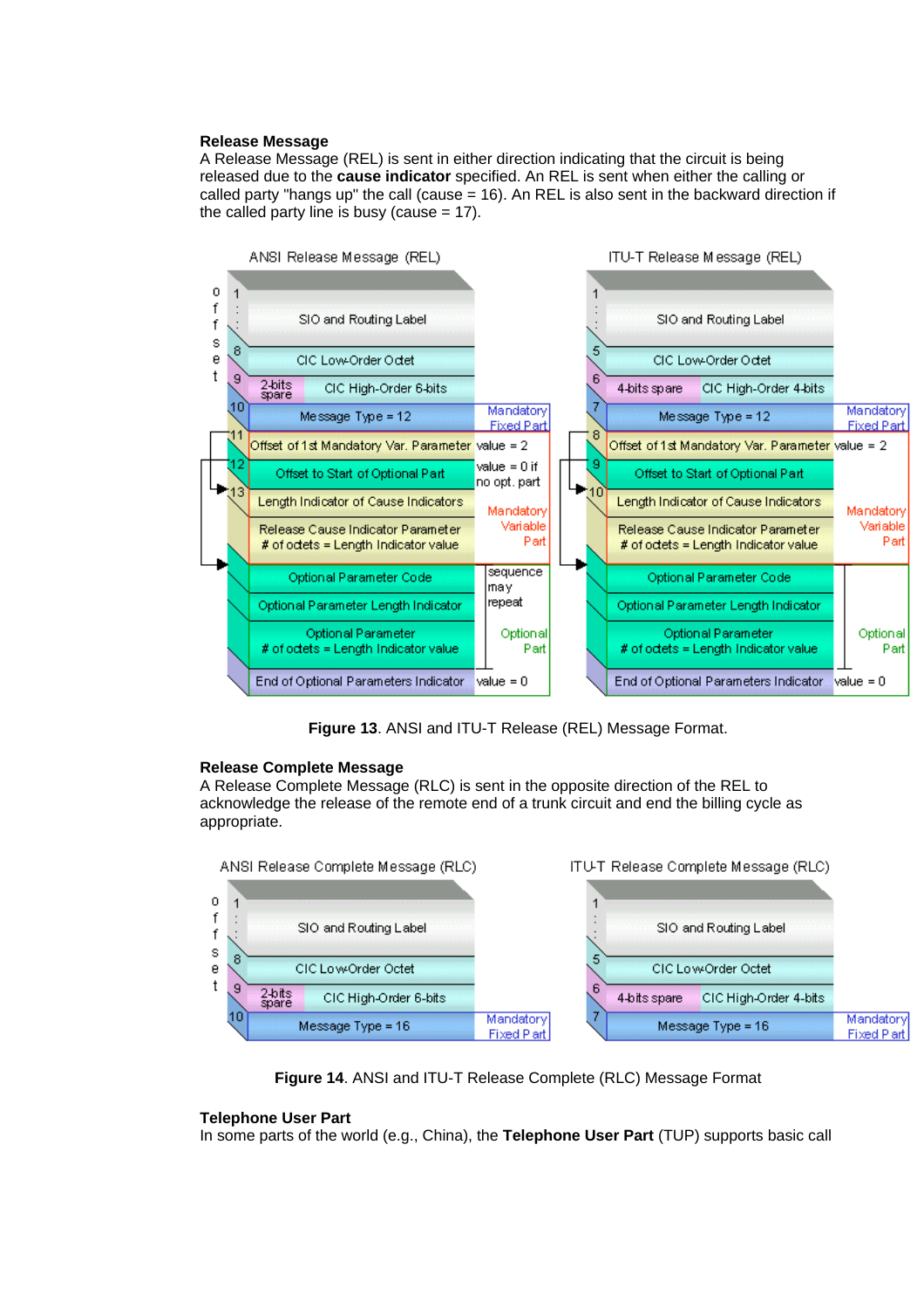processing. TUP handles analog circuits only; digital circuits and data transmission capabilities are provided by the **Data User Part**.

SCCP provides connectionless and connection-oriented network services above MTP Level 3. While MTP Level 3 provides point codes to allow messages to be addressed to specific signaling points, SCCP provides **subsystem numbers** to allow messages to be addressed to specific applications (called **subsystems**) at these signaling points. SCCP is used as the transport layer for TCAP-based services such as freephone (800/888), calling card, local number portability, wireless roaming, and **personal communications services** (PCS).

## **Global Title Translation**

SCCP also provides the means by which an STP can perform **global title translation** (GTT), a procedure by which the destination signaling point and subsystem number (SSN) is determined from digits (i.e., the **global title**) present in the signaling message.

The global title digits may be any sequence of digits (e.g., the dialed 800/888 number, calling card number, or mobile subscriber identification number) pertinent to the service requested. Because an STP provides global title translation, originating signaling points do not need to know the destination point code or subsystem number of the associated service. Only the STPs need to maintain a database of destination point codes and subsystem numbers associated with specific services and possible destinations.

## **SCCP Message Format**

The Service Indicator of the Service Information Octet (SIO) is coded 3 (binary 0011) for SCCP. SCCP messages are contained within the Signaling Information Field of an MSU. The SIF contains the routing label followed by the SCCP message contents. The SCCP message is comprised of a one-octet **message type** field which defines the contents of the remainder of the message (Fig. 15).

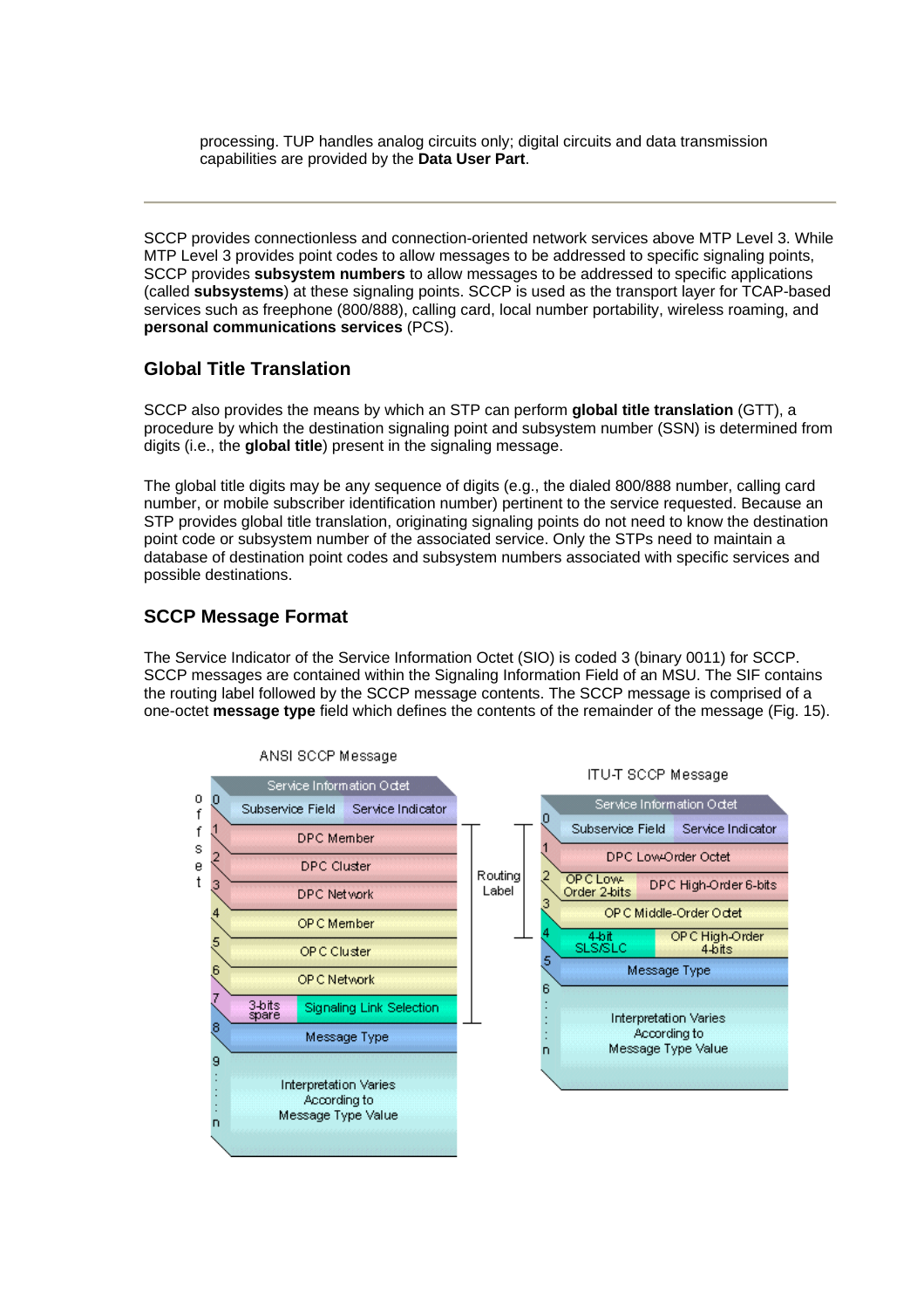#### **Figure 15**. SCCP Message Format

Each SCCP message contains a **mandatory fixed part** (mandatory fixed-length parameters), **mandatory variable part** (mandatory variable-length parameters), and an **optional part** which may contain fixed-length and variable-length fields. Each optional part parameter is identified by a oneoctet parameter code followed by a length indicator ("octets to follow") field. Optional parameters may occur in any order. If optional parameters are included, the end of the optional parameters is indicated by an octet containing all zeros.

TCAP enables the deployment of advanced *intelligent network* services by supporting non-circuit related information exchange between signaling points using the SCCP connectionless service. An SSP uses TCAP to query an SCP to determine the routing number(s) associated with a dialed 800, 888, or 900 number. The SCP uses TCAP to return a response containing the routing number(s) (or an error or reject component) back to the SSP. Calling card calls are also validated using TCAP query and response messages. When a mobile subscriber roams into a new **mobile switching center** (MSC) area, the integrated **visitor location register** requests service profile information from the subscriber's **home location register** (HLR) using **mobile application part** (MAP) information carried within TCAP messages.

TCAP messages are contained within the SCCP portion of an MSU. A TCAP message is comprised of a *transaction portion* and a *component portion*.

## **Transaction Portion**

The transaction portion contains the **package type identifier**. There are seven package types:

- **Unidirectional**: Transfers component(s) in one direction only (no reply expected).
- **Query with Permission**: Initiates a TCAP transaction (e.g., a 1-800 query). The destination node may end the transaction.
- **Query without Permission**: Initiates a TCAP transaction. The destination node may *not* end the transaction.
- **Response**: Ends the TCAP transaction. A response to an 1-800 query with permission may contain the routing number(s) associated with the 800 number.
- **Conversation with Permission**: Continues a TCAP transaction. The destination node may end the transaction.
- **Conversation without Permission**: Continues a TCAP transaction. The destination node may *not* end the transaction.
- **Abort**: Terminates a transaction due to an abnormal situation.

The transaction portion also contains the **Originating Transaction ID** and **Responding Transaction ID** fields which associate the TCAP transaction with a specific application at the originating and destination signaling points respectively.

## **Component Portion**

The component portion contains *components*. There are six kinds of components:

- **Invoke (Last)**: Invokes an operation. For example, a Query with Permission transaction may include an Invoke (Last) component to request SCP translation of a dialed 800 number. The component is the "last" component in the query.
- **Invoke (Not Last)**: Similar to the Invoke (Last) component except that the component is followed by one or more components.